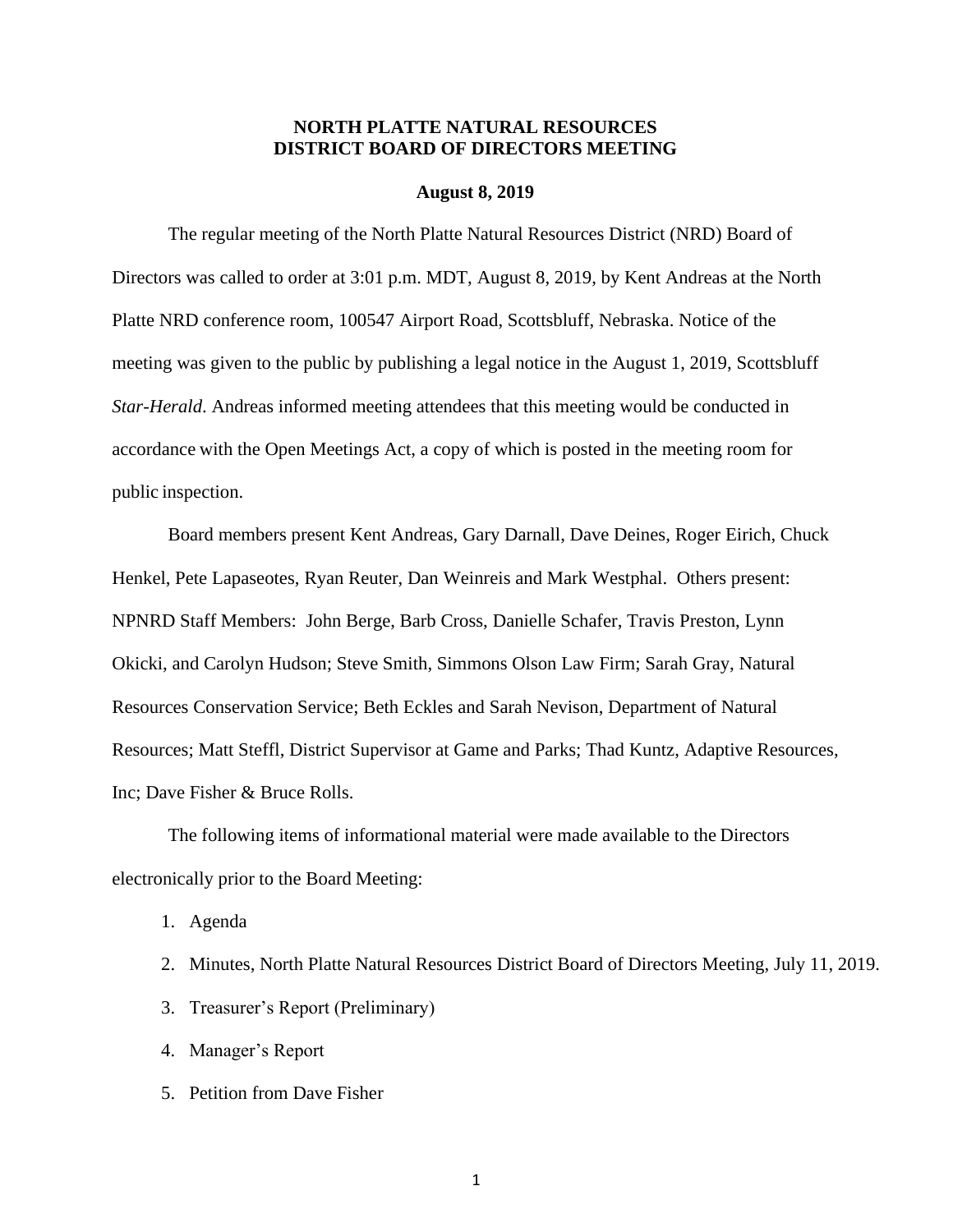- 6. Recommendation on the Petition to NDNR from Dave Fisher
- 7. Memo in consideration of the Integrated Management Plan
- 8. Memo in consideration of the Basin Wide Plan
- 9. LARM Insurance Renewal Resolution
- 10. Memo to consider donation of Expo Funds to Gering Ft. Laramie Relief Effort
- 11. Donation consideration to Gering Ft. Laramie Relief Effort
- 12. Minutes from the August 2nd Budget Committee meeting

The following items were provided to the Directors at the Board Meeting:

- 1. Agenda
- 2. Minutes, North Platte Natural Resources District, Board of Directors Meeting, July 11, 2019.
- 3. Treasurer's Report
- 4. Manager's Report
- 5. Copy of the Petition from Dave Fisher
- 6. Memo in Consideration of the Integrated Management Plan with a copy of the plan
- 7. Memo in consideration of the Basin Wide Plan with a copy of the plan
- 8. LARM Insurance Renewal Resolution Memo
- 9. Memo for donation consideration of Expo Funds to Gering Ft. Laramie Relief Effort
- 10. Memo for Donation consideration to Gering Ft. Laramie Relief Effort
- 11. Minutes from the August 2nd Budget Committee meeting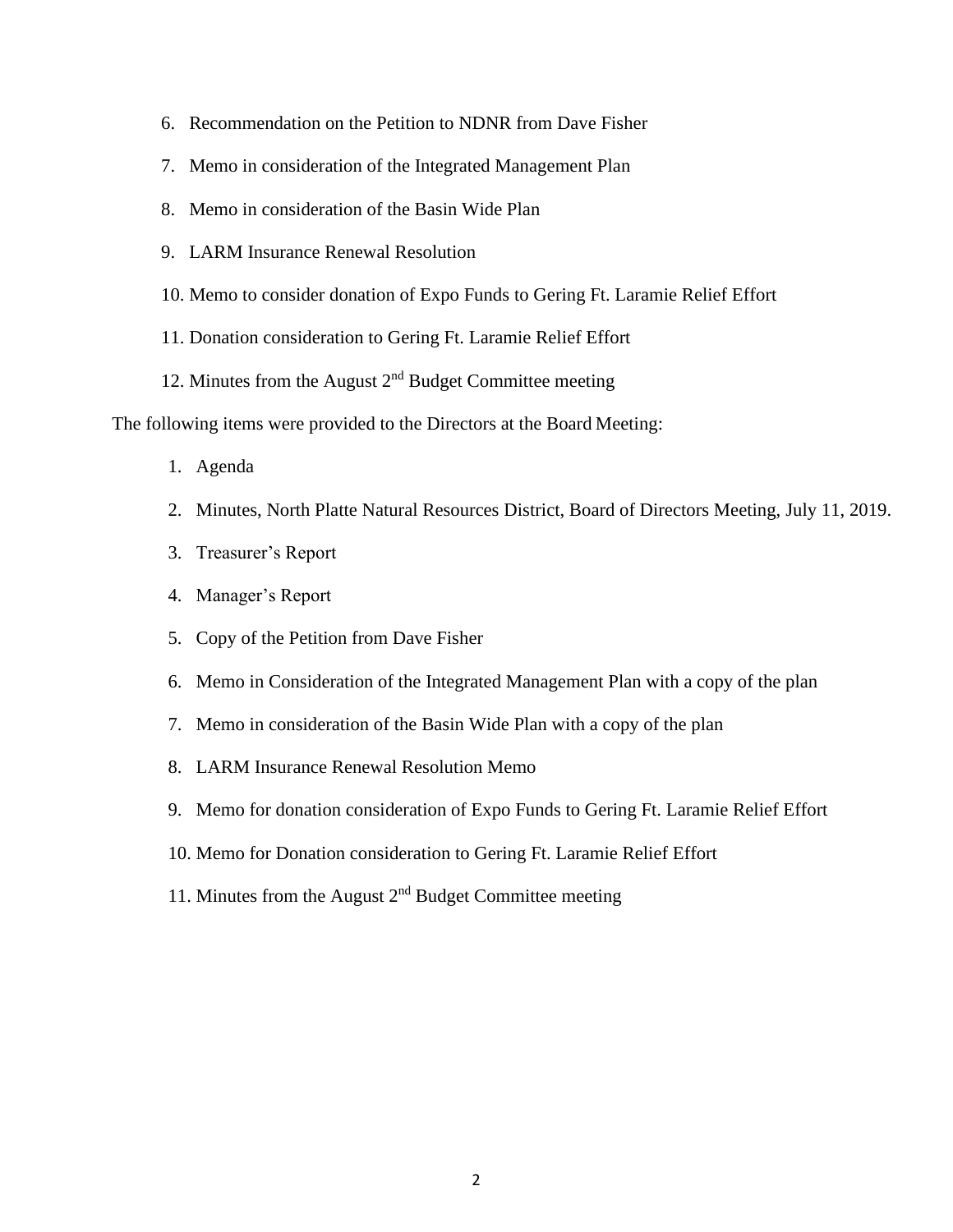### **3. Approval of Minutes of Previous Meeting**

The Board reviewed the minutes of the July 11, 2019, regular Board meeting. Moved by Eirich, seconded by Henkel, to approve the minutes of the July 11, 2019 regular Board meeting with the amendment that Dave Deines was present at the July meeting. Motion passed.

Ayes: Andreas, Darnall, Deines, Eirich, Henkel, Lapaseotes, Reuter, Westphal Nay: None

Abstain: Weinreis

Absent: None

# **4. Treasurer's Report and Accounts Payable**

Ryan Reuter reviewed the Treasurer's report with the Board. Moved by Darnall,

#### seconded by Weinreis, to accept the Treasurer's report and pay the bills as listed. Motion passed.

Ayes: Andreas, Darnall, Deines, Eirich, Henkel, Lapaseotes, Reuter, Weinreis, Westphal Nay: None Abstain: None

Absent: None

### **5. Comments from the Public**

Dave Fisher discussed the petition that he'd like the board to sign in reference to having the Department of Natural Resources declare this NRD fully appropriated. He says we have good people both here and in Lincoln in water management. He would like to table the petition at this time. He asked the board to consider different ways to create storage. He had looked at Lake Alice and asked if we could keep more water there throughout the winter months for recharge and evapotranspiration. He gave testimony on amendments to both the IMP and BWP. NPNRD attorney Steve Smith explained that it's Pathfinder water and its federal water.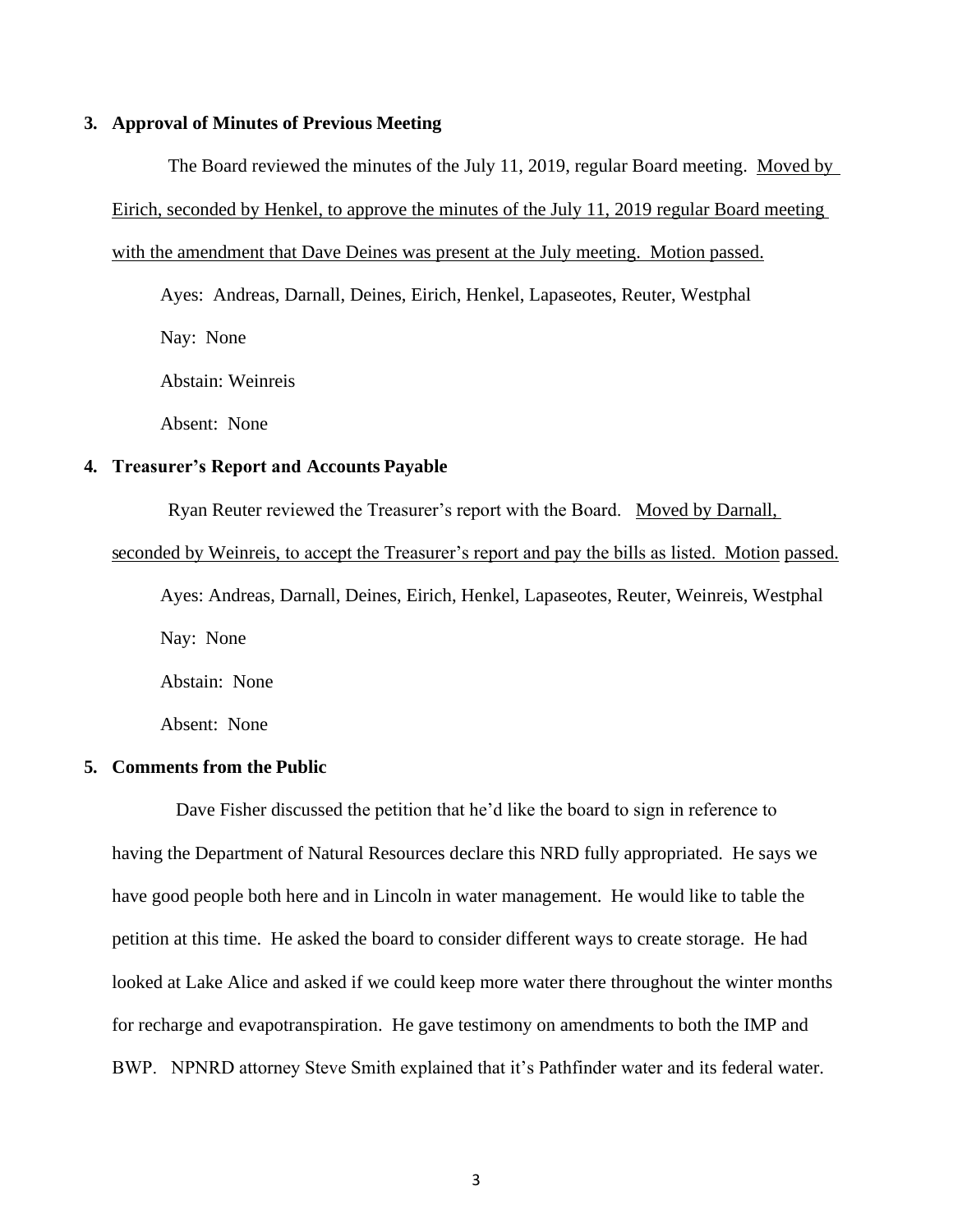The water goes directly to Lake McConaughy. He stated that Wyoming would not allow it and it would necessitate a change in the decree.

#### **6. Manager's Report**

John Berge provided the Manager's Report and discussed the highlights. He discussed the Gering-Ft. Laramie canal breach and gave an update. Berge is looking into obtaining credit on the release of 200,000 AF of water from Guernsey. We are looking at the possibility of having Farmers Irrigation District Canal take that water and allow some recharge. John will visit with Kevin Adams on this but as of today, we cannot take that water. The NRD expo is on the  $24<sup>th</sup>$  of August and all board members are welcome. Fall conference is Sept.  $22<sup>nd</sup>$  through the  $24<sup>th</sup>$ . We cannot make reservations yet due to the flooding in Kearney, but board members need to let John or Barb know if they want to attend.

#### **7. Presentation by Adaptive Resources Inc.**

Thad Kuntz presented information on the Schaneman Recharge Project. He also went over the Enterprise Canal leases and reviewed the analysis for them. Thad discussed the Western Water Use Management Model and the updates that extend the model through 2019. He is currently working on the geology and hydrology of the Pumpkin Creek and Lodgepole Creek valleys. He is also adding LiDAR into the modeling. By moving unstructured grids, he can put more layering into the modeling. The new model will go from 1953 – 2020. He will also update the surface water model for the North Platte and South Platte rivers. ARI has applied for a WSF grant of \$240,000.00. Thad also went over the Robust Review Results. He showed the effects of allocation implementation, excess flow credit and retirement credit. The next Robust Review will consider management through 2022. He will need to deal with commingled land use development in the OA area with the new model.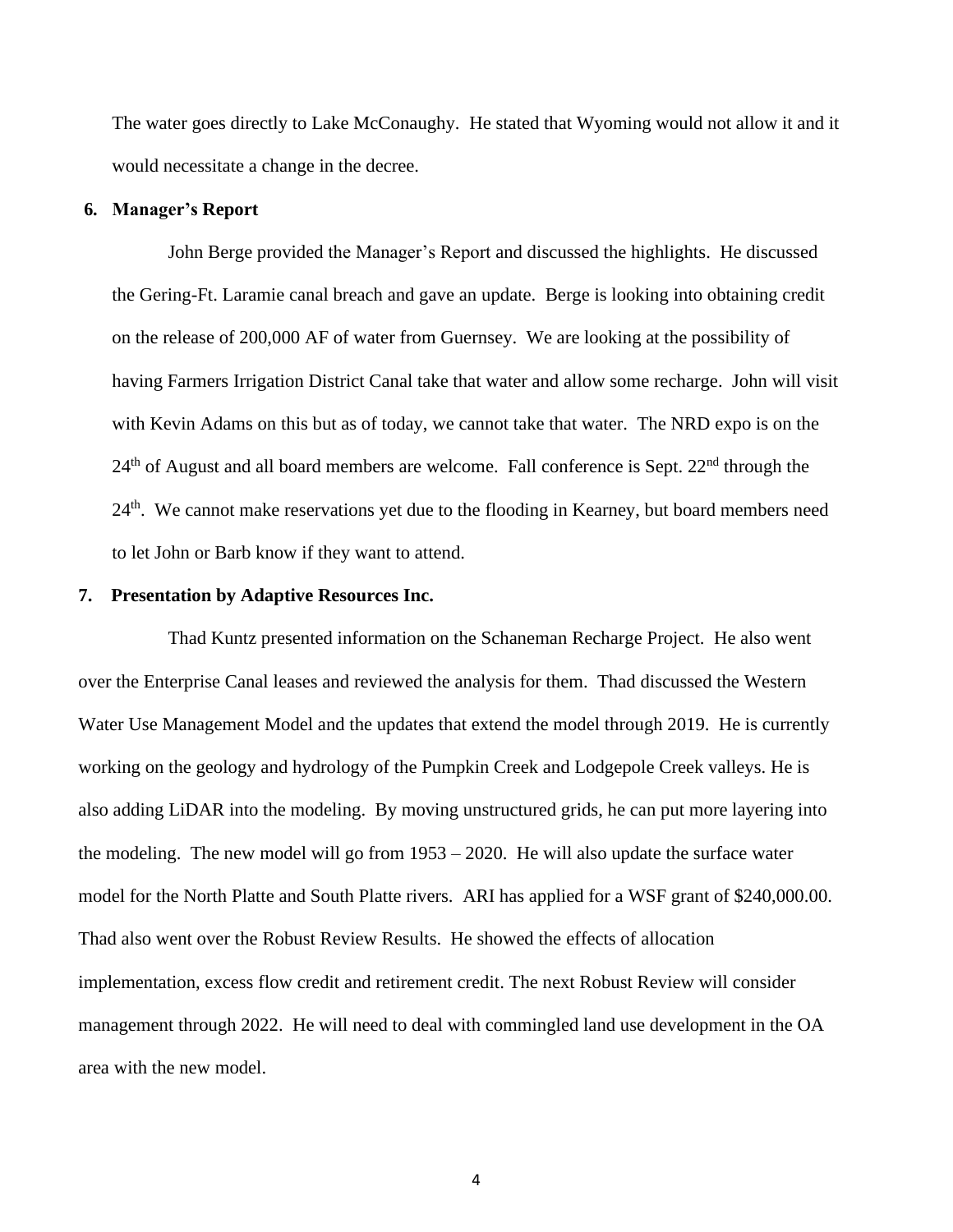# **8. Consideration of the Petition to the Nebraska Department of Natural Resources Presented by Dave Fisher of Gering**

The board was advised of the petition and discussed the memo from Thad Kuntz of Adaptive Resources on his overall conclusion. Dave gave testimony on this petition and would like to sit down with Thad and Steve Smith (NPNRD attorney) to discuss it. Steve sited language in statute stating it would not be appropriate for the board to sign the petition. Mr. Fisher was also advised that discussions with either Thad or Steve would be paid for at his own expense and NOT by the NPNRD. It was moved by Henkel and seconded by Eirich to NOT sign the petition as a board. Motion passed.

> Ayes: Andreas, Darnall, Deines, Eirich, Henkel, Lapaseotes, Reuter, Weinreis, Westphal Nay: None Abstain: None Absent: None

# **9. Consideration of the Integrated Management Plan**

Berge went over the IMP process and how they arrived at the current draft. Mr. Fisher was the only negative vote through the stakeholder process on the IMP, and as such, the group did not reach consensus. The plan was given back to NPNRD and DNR for final drafting. Berge asked that the board adopt the plan as written.

It was moved by Eirich and seconded by Reuter to approve and adopt the NPNRD IMP plan as drafted. Motion passed.

> Ayes: Andreas, Darnall, Deines, Eirich, Henkel, Lapaseotes, Reuter, Weinreis, Westphal Nay: None

Abstain: None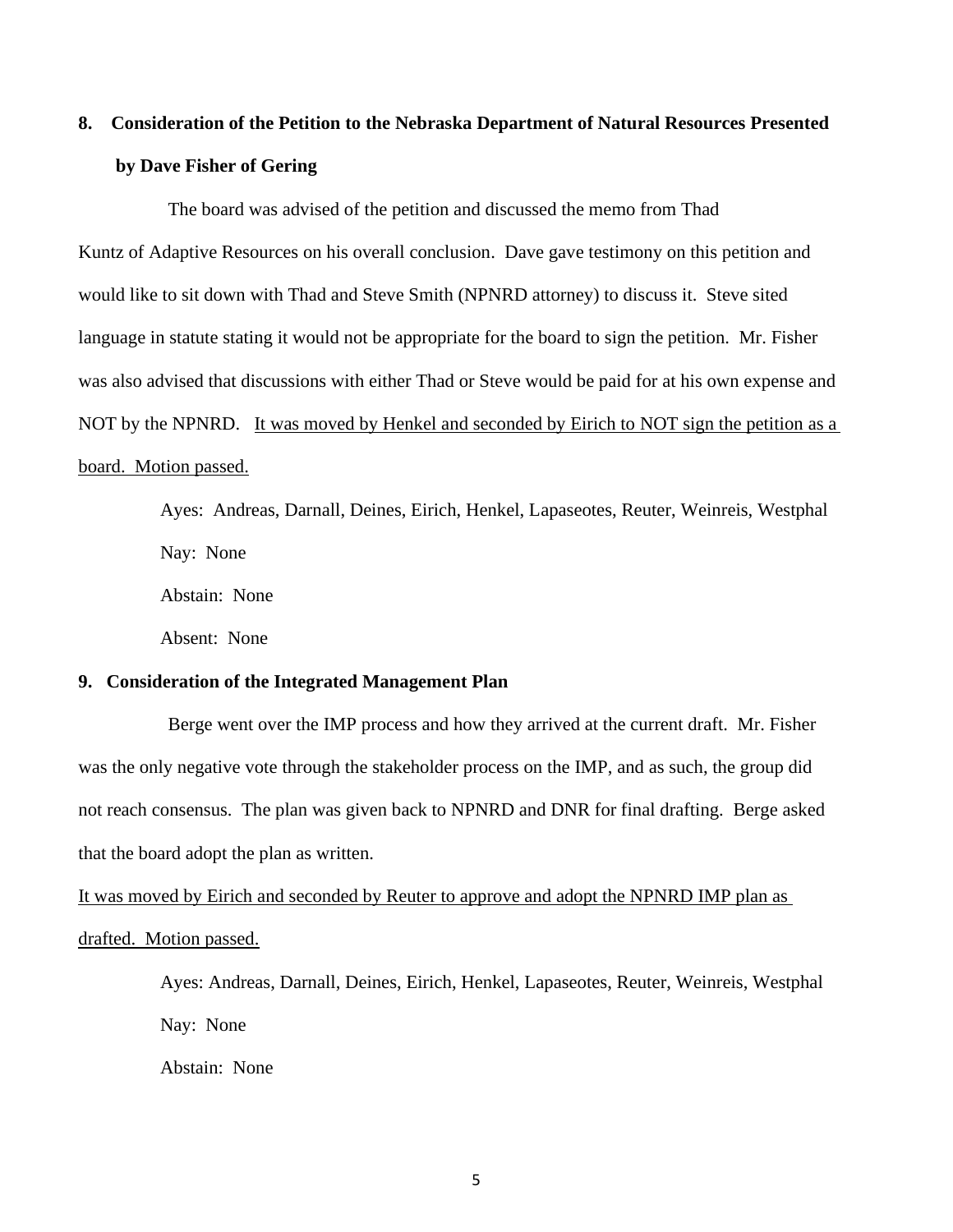#### Absent: None

#### **10. Consideration of the Basin Wide Plan**

The same process was used in the planning of the BWP as was used in the IMP process. Thirty stakeholders participated, with over one-third coming from this district. The BWP was approved by all stakeholders except Mr. Fisher. As such, they did not reach consensus and the final plan was drafted by all five NRD's in the basin and DNR. Berge asked that the board adopt the plan as written. It was moved by Henkel and seconded by Deines to approve and adopt the BWP as drafted. Motion passed.

> Ayes: Andreas, Darnall, Deines, Eirich, Henkel, Lapaseotes, Reuter, Weinreis, Westphal Nay: None Abstain: None Absent: None

# **11. Consideration of the League Association of Risk Management Insurance Renewal Resolution**

Berge went over the liability policy with LARM. Premiums went down with the policy. LARM and our agent, Nate Fox, have been easy to work with. Berge went over the quotes and recommended a three-year renewal for \$60,511.80, saving the district approximately \$4,000.00 when utilizing a multi-year renewal. It was moved by Weinreis and seconded by Darnall to renew with LARM for the three-year period. Motion passed.

> Ayes: Andreas, Darnall, Deines, Eirich, Henkel, Lapaseotes, Reuter, Weinreis, Westphal Nay: None Abstain: None Absent: None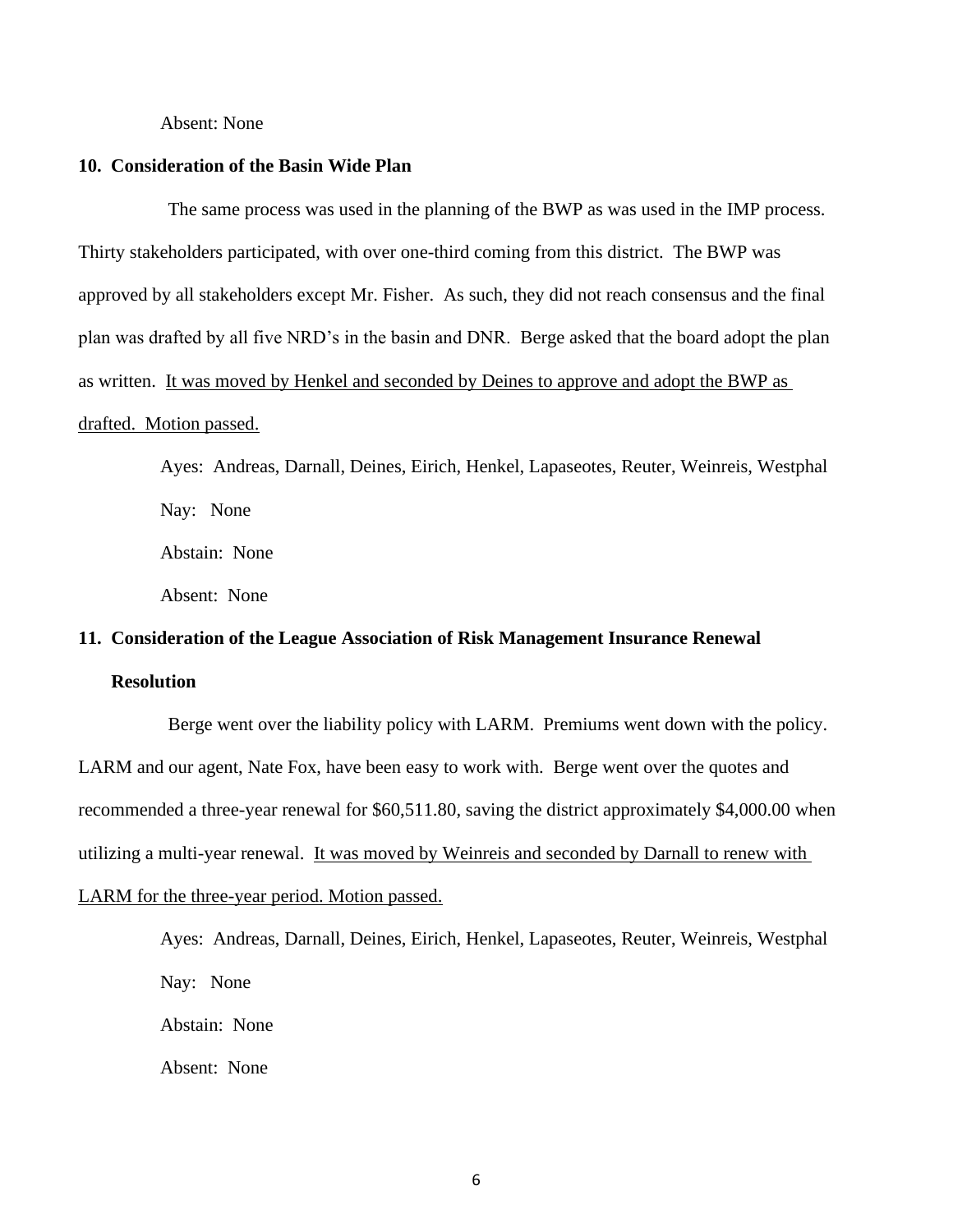# **12. Consideration of Donation of NPNRD Expo Proceeds to the Gering Ft. Laramie Relief Effort**

Berge reviewed the preliminary budget dollars that have been set aside for the expo. The NRD has sponsors for the event that help to offset the costs. Berge is making a recommendation that all monies for this years sponsors go to the Gering-Ft. Laramie Relief Effort. The irrigation district will need funds for match dollars on any grants they may be approved for and these dollars would help support that effort. It was moved by Reuter and seconded by Eirich to donate all sponsorship dollars received for the expo directly to the Gering-Ft. Laramie Irrigation District. Motion passed.

> Ayes: Andreas, Darnall, Deines, Eirich, Henkel, Lapaseotes, Reuter, Weinreis, Westphal Nay: None

Abstain: None

Absent: None

# **13. Consideration of Donation of \$25,000 to the Gering Ft. Laramie Relief Effort**

Berge went over the lease arrangement he'd like to enter into with the federal storage water. At this time, storage water cannot be released for anything other than irrigation purposes. Guernsey is releasing 200,000 AF of storage water to alleviate pressure in the system due to the natural runoff that is expected. He discussed the relief effort and how the canal repairs are going up to this date. Berge recommended that we give \$25,000.00 to the Gering-Ft. Laramie Irrigation District to assist them with repairs to the canal system. It was moved by Eirich and seconded by Reuter to give \$25,000.00 directly to the Gering-Ft. Laramie Irrigation District to assist with canal repairs. Motion passed.

Ayes: Andreas, Darnall, Deines, Eirich, Henkel, Lapaseotes, Reuter, Weinreis, Westphal Nay: None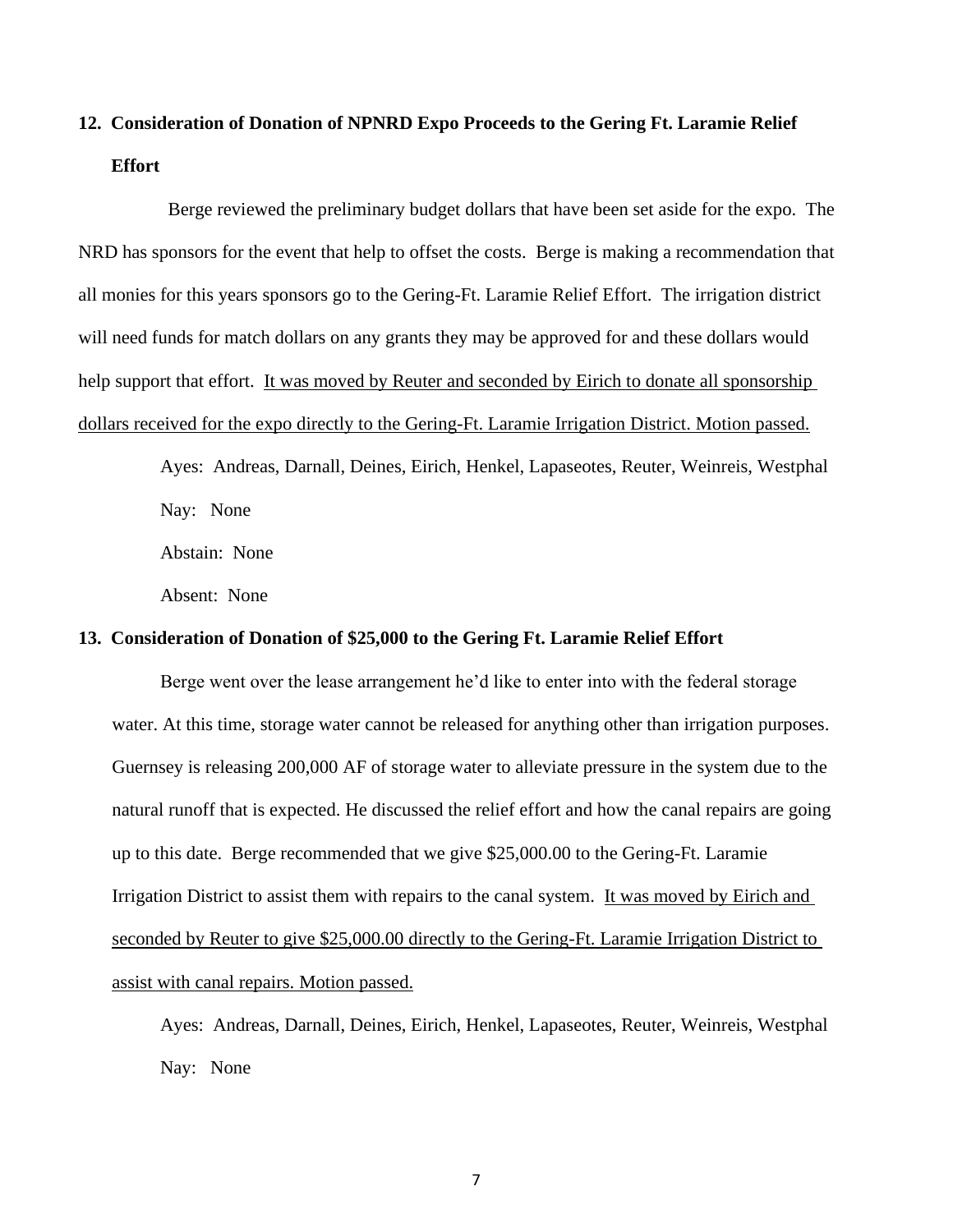Abstain: None

Absent: None

### **14. Budget Consideration Items**

# **a. Consideration of Referral of FY 2020 Budget for Hearing on September 12, 2019**

The budget committee minutes were reviewed by the board and the budget has been

recommended to the board to set the budget for hearing. It was moved by Reuter and seconded

#### by Weinreis to set the budget hearing for September 12, 2019. Motion passed.

Ayes: Andreas, Darnall, Deines, Eirich, Henkel, Lapaseotes, Reuter, Weinreis, Westphal Nay: None Abstain: None

Absent: None

# **b. Consideration of Referral of FY 2020 Tax Request for Hearing on September 12, 2019**

It was moved by Eirich and seconded by Reuter to set the tax request for hearing on

September 12, 2019. Motion passed.

Ayes: Andreas, Darnall, Deines, Eirich, Henkel, Lapaseotes, Reuter, Weinreis, Westphal

Nay: None

Abstain: None

Absent: None